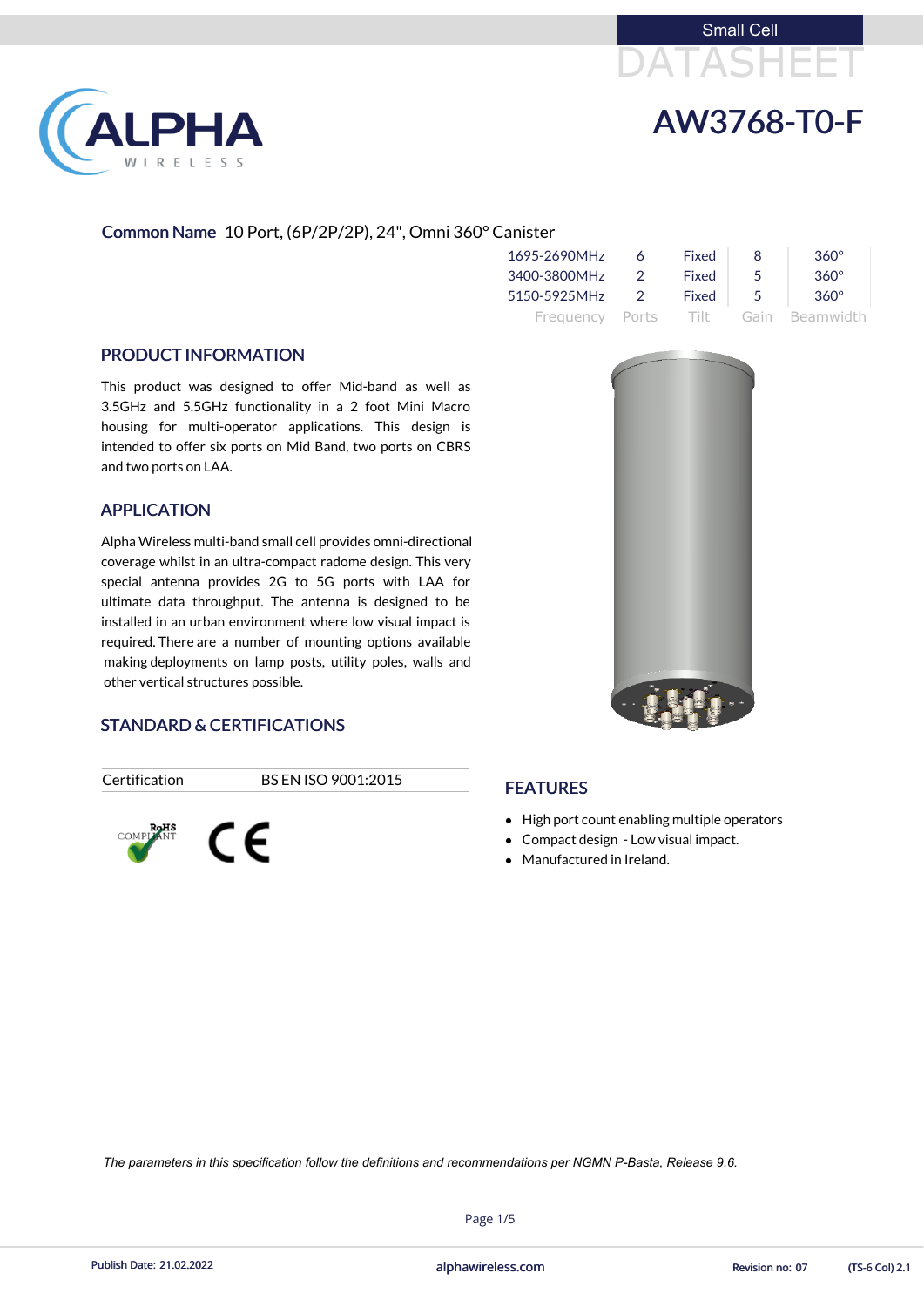

AW3768-T0-F

# TECHNICAL SPECIFICATION

| <b>Electrical Specifications</b>        |              |         |                     |                 |                 |                 |                 |                 |
|-----------------------------------------|--------------|---------|---------------------|-----------------|-----------------|-----------------|-----------------|-----------------|
| <b>MHz</b><br><b>Frequency Range</b>    |              |         | 1695-1995           | 1920-2170       | 2170-2500       | 2500-2690       | 3400-3800       | 5150-5925       |
| Polarisation                            |              | Degree  | +/-45° Slant Linear |                 |                 |                 |                 |                 |
| Gain                                    | <b>Basta</b> | dBi     | $8.1 \pm 0.5$       | $7.5 \pm 0.5$   | $7.7 \pm 0.5$   | $7.9 \pm 0.5$   | $4.5 \pm 0.5$   | $4.5 \pm 0.5$   |
|                                         | Max          | dBi     | 8.6                 | 8.0             | 8.2             | 8.4             | 5.0             | 5.0             |
| Azimuth Beamwidth                       |              | Degree  | $360^\circ$         | $360^\circ$     | $360^\circ$     | $360^\circ$     | $360^\circ$     | $360^\circ$     |
| Elevation Beamwidth                     |              | Degree  | $19^\circ$          | $17^\circ$      | $15^\circ$      | $13^\circ$      | $30^\circ$      | $23^\circ$      |
| <b>Electrical Downtilt</b>              |              | Degree  | TO <sup>o</sup>     | TO <sup>o</sup> | TO <sup>o</sup> | TO <sup>o</sup> | TO <sup>o</sup> | TO <sup>o</sup> |
| <b>Electrical Downtilt Deviation</b>    |              | Degree< | $1.5^\circ$         | $1.5^\circ$     | $1.5^\circ$     | $1.5^\circ$     | $3^{\circ}$     | $3^\circ$       |
| Impedance                               |              | Ohms    | 50                  |                 |                 |                 |                 |                 |
| <b>VSWR</b>                             |              | $\prec$ | 1.5                 |                 |                 |                 |                 |                 |
| <b>Return Loss</b>                      |              | dB      | 14                  |                 |                 |                 |                 |                 |
| <b>Isolation</b>                        |              | dB      | 25                  | 25              | 25              | 25              | 22              | 22              |
| dBc<<br>Passive Intermodulation         |              | $-150$  | $-150$              | $-150$          | $-150$          | N/A             | N/A             |                 |
| $\vert$ Cross-Polar Discrimination (0°) |              | dB      | 10                  | 10              | 10              | 10              | 10              | 10              |
| Maximum Effective Power Per Port<br>W   |              |         | 250                 | 250             | 250             | 250             | 50              | 1               |

# Representative Pattern Files







1695 - 2690MHz 3.5GHz / 5.5GHz

Azimuth **Elevation** 

For radiation pattern files, please login at www.alphawireless.com

### Page 2/5

Publish Date: 21.02.2022 **Exercise 20:03 Collection** and phawireless.com **Revision no: 07** (TS-6 Col) 2.1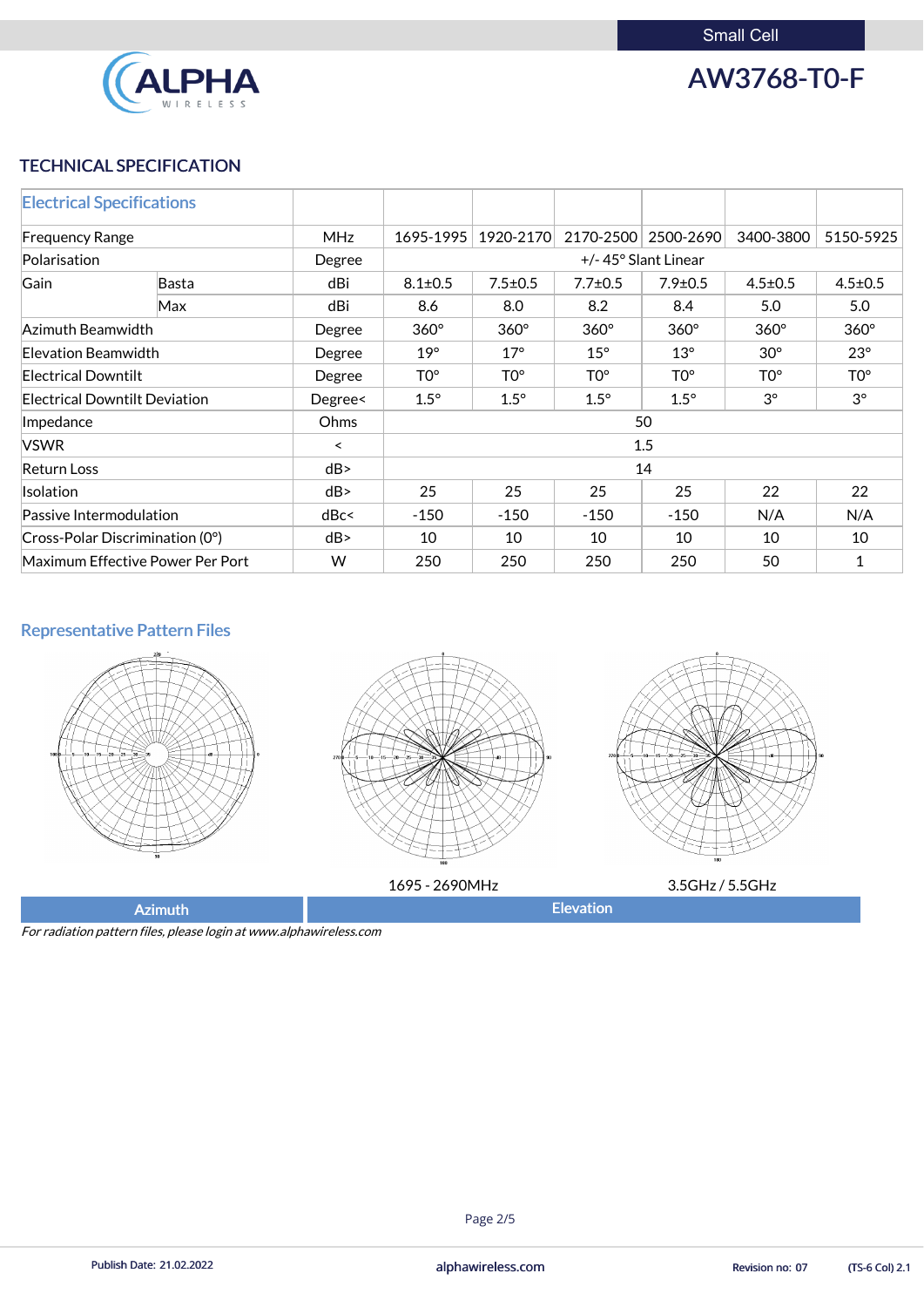

# AW3768-T0-F

# TECHNICAL SPECIFICATION

# Mechanical Specifications

| <b>Dimensions</b>                               | $mm$ (in)                   | 610 (24) $\times$ 248 (9.8) - (L $\times$ D) |
|-------------------------------------------------|-----------------------------|----------------------------------------------|
| Volume                                          | $ft^3(1)$                   | 2.32(65.6)                                   |
| Packing Size (LxWxD)                            | $mm$ (in)                   | 819 (32.2) x 350 (13.7) x 310 (12.2)         |
| Net Weight (antenna)                            | kg (lb)                     | 7.1(15.6)                                    |
| Net Weight (mount)                              | kg (lb)                     | 3.5(7.7)                                     |
| <b>Shipping Weight</b>                          | kg (lb)                     | 12.2(26.9)                                   |
| Connector Type (Female)                         |                             | $4.3 - 10$                                   |
| <b>Connector Position</b>                       |                             | <b>Bottom</b>                                |
| <b>Connector Quantity</b>                       |                             | 10 (6P Mid Band, 2P High Band CBRS, 2P       |
|                                                 |                             | High Band LAA)                               |
| Windload Frontal (at Rated Wind Speed: 150km/h) | N                           | 120(27)                                      |
| Windload Lateral (at Rated Wind Speed: 150km/h) | N                           | 120(27)                                      |
| <b>Survival Wind Speed</b>                      | $km/h$ (mph)                | 200 (125)                                    |
| <b>Radome Material</b>                          |                             | <b>ASA</b>                                   |
| Radome Colour                                   | <b>RAL</b>                  | 7035 (light grey)                            |
| <b>Product Compliance Environmental</b>         |                             | <b>RoHS</b>                                  |
| <b>Lightning Protection</b>                     |                             | <b>DC Grounded</b>                           |
| <b>Cold Temperature Survival</b>                | Celsius (Fahrenheit)        | $-40(-40)$                                   |
| <b>Hot Temperature Survival</b>                 | <b>Celsius (Fahrenheit)</b> | 70 (158)                                     |

# Array Layout and RET Information

|                |                |                | Array                                                       | <b>Frequency MHz</b> | Ports    |
|----------------|----------------|----------------|-------------------------------------------------------------|----------------------|----------|
|                |                |                | <b>Y1</b>                                                   | 1695 - 2690          | $1 - 2$  |
| Y <sub>1</sub> | Y <sub>2</sub> | Y3             | <b>Y2</b>                                                   | $1695 - 2690$        | $3 - 4$  |
|                |                |                | Y <sub>3</sub>                                              | $1695 - 2690$        | $5 - 6$  |
|                |                |                | P1                                                          | 3400 - 3800          | $7 - 8$  |
|                |                |                | O <sub>1</sub>                                              | $5150 - 5925$        | $9 - 10$ |
| P <sub>1</sub> |                | O <sub>1</sub> |                                                             |                      |          |
|                |                |                | Note: Coloured box sizes do<br>not represent antenna sizes. |                      |          |



### Page 3/5

Publish Date: 21.02.2022 **Exercise 20:03 Collection** and phawireless.com **Revision no: 07** (TS-6 Col) 2.1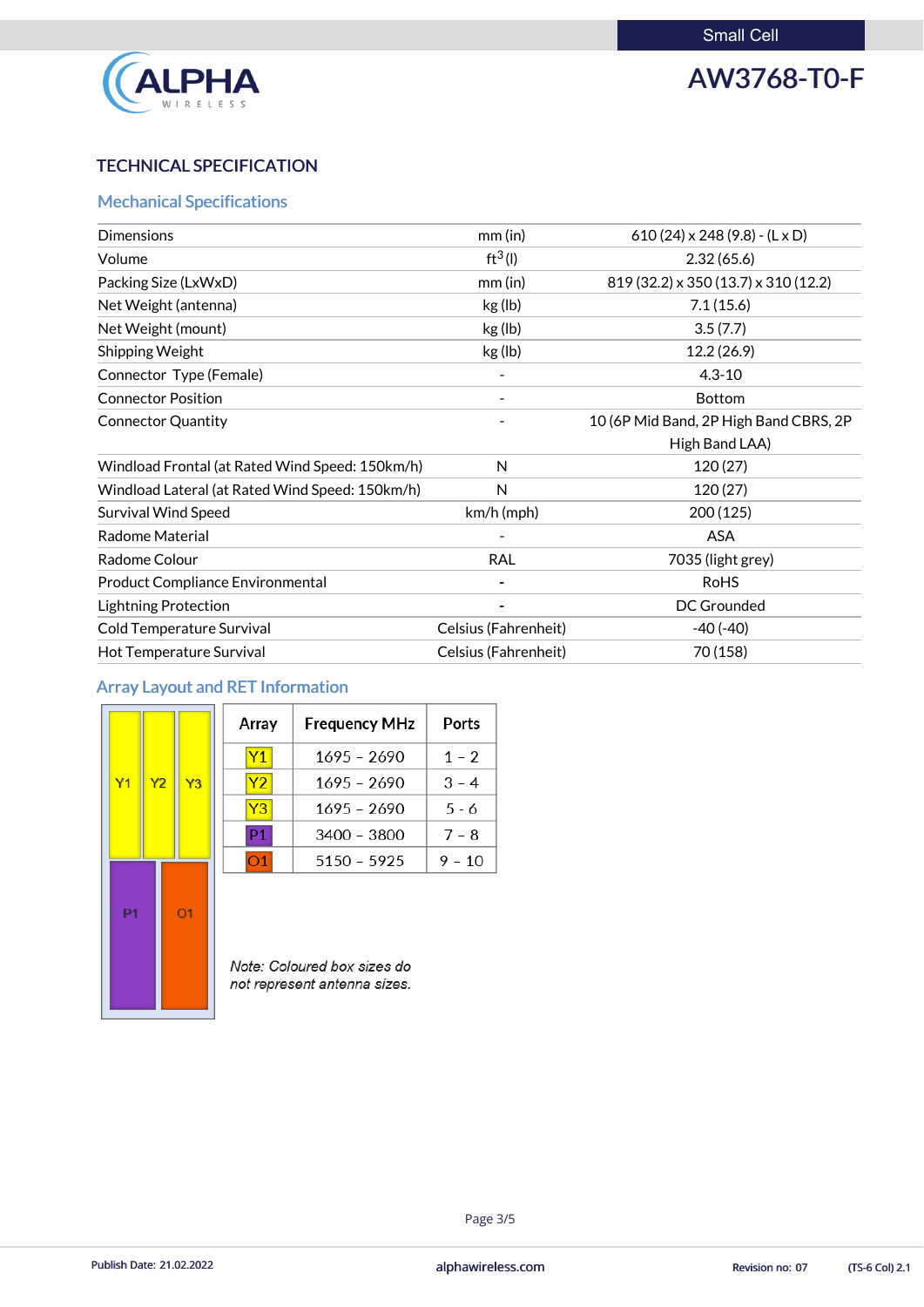Small Cell



# AW3768-T0-F

# Mechanical Illustration









(TS-6 Col) 2.1

Page 4/5

Publish Date: 21.02.2022 **alphawireless.com** and a series and a series of the Revision no: 07